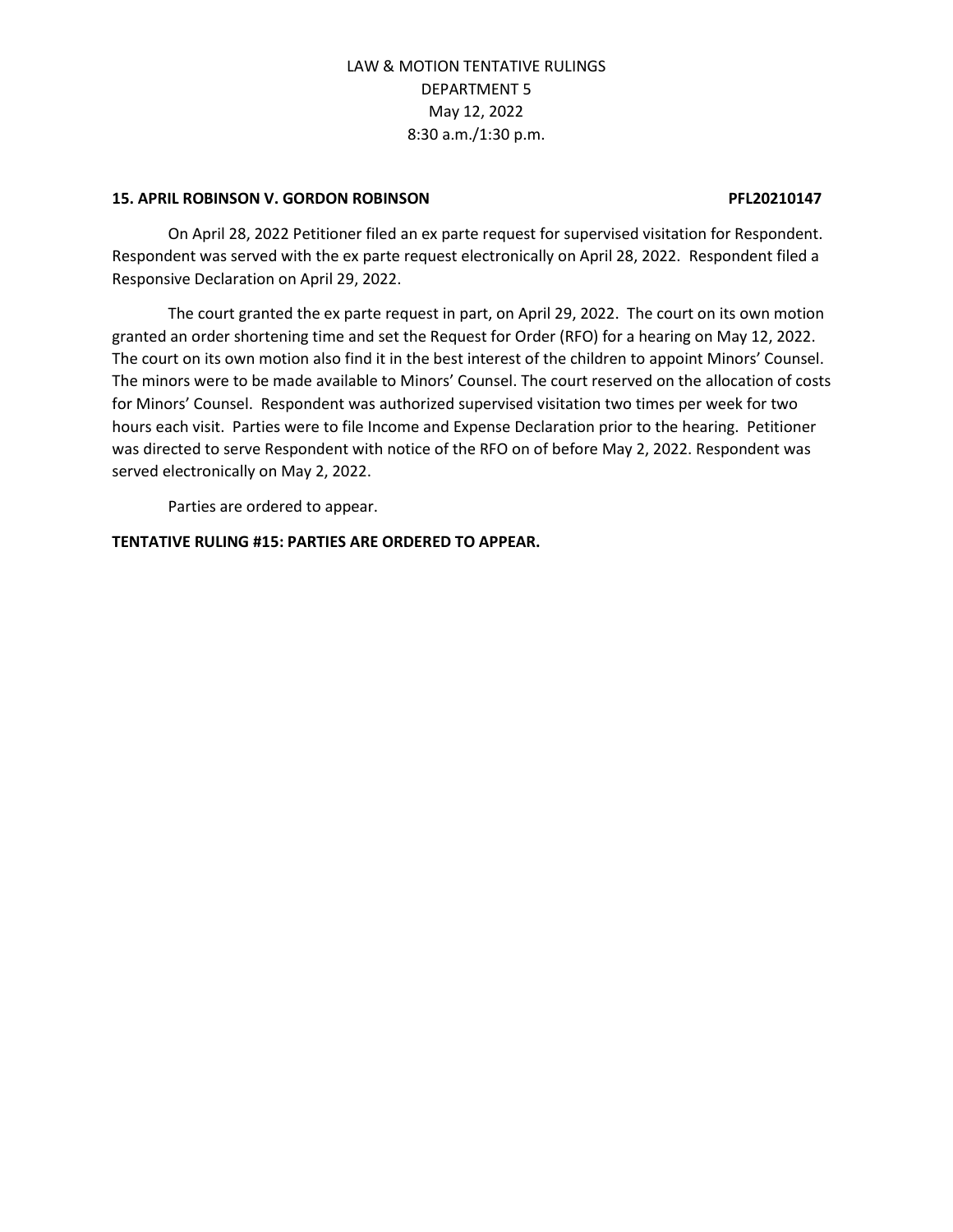## **17. DAVID MERCADO V. APRIL LOCKHART PFL20180104**

On March 9, 2022, Petitioner filed a Request for Order (RFO) requesting Family Code 271 sanctions against Respondent. On March 15, 2022, Petitioner field an Order to Show Cause and Affidavit for Contempt, alleging Respondent has failed to pay attorney fess as ordered on October 21, 2021.

Respondent was personally served with the RFO and Order to Show Cause and Affidavit for Contempt on April 22, 2022. The court finds this notice was not timely, as it was less than 16 court days prior to the hearing as required by Code of Civil Procedure section 1005. Therefore, the matter is dropped from calendar.

## **TENTATIVE RULING #17: MATTER DROPPED FROM THE COURT'S CALENDAR**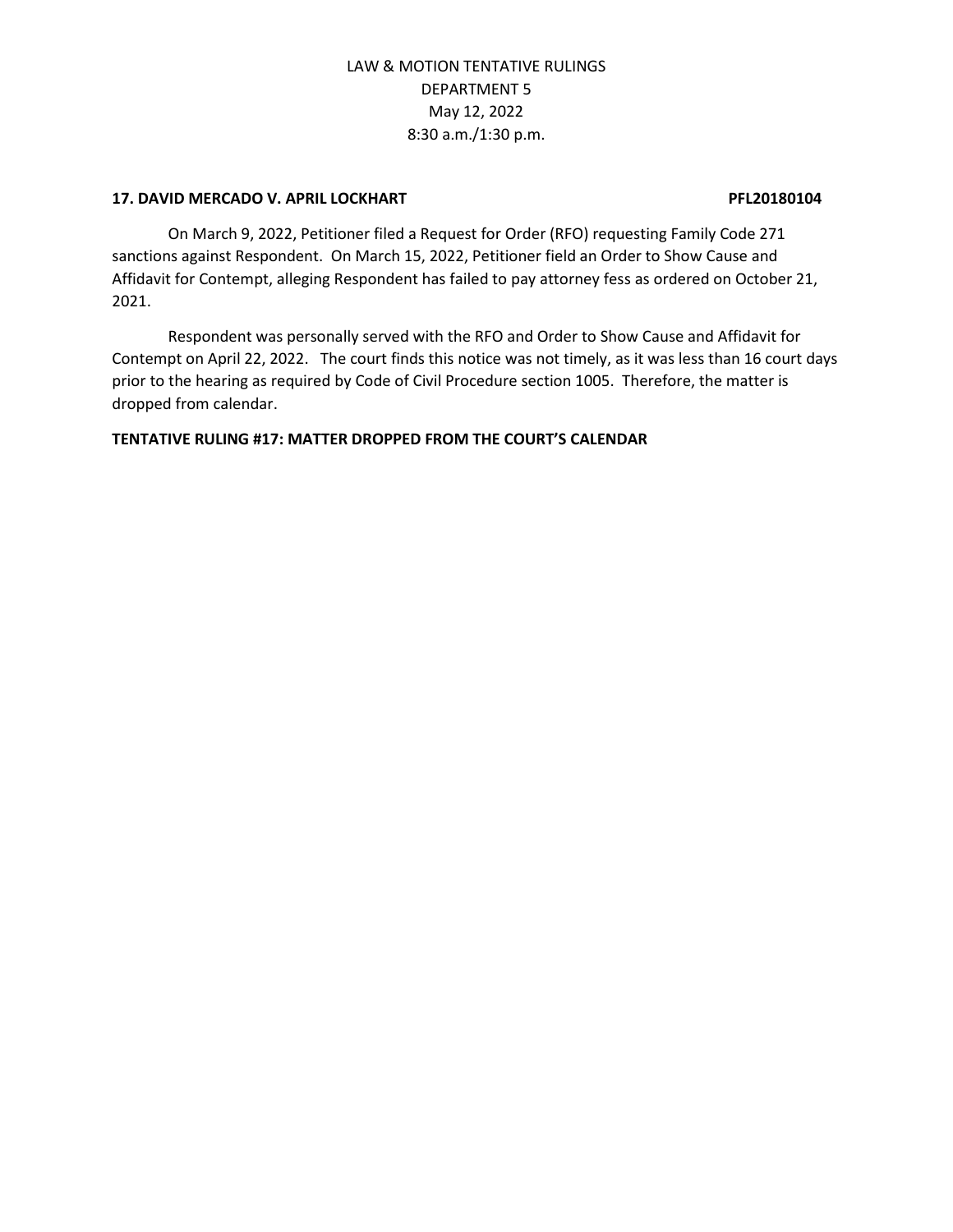## **18. COUNTY V. JAMES RHOADES (OTHER PARENT: BRIANNA SNYDER) PFS20200140**

On March 16, 2022, Other Parent filed an Order to Show Cause and Affidavit for Contempt. Upon review of the file, the court finds that there is no proof of service indicating personal service of the contempt complaint on Respondent. As such, the court drops the matter from its calendar.

## **TENTATIVE RULING #18: MATTER DROPPED FROM THE COURT'S CALENDAR**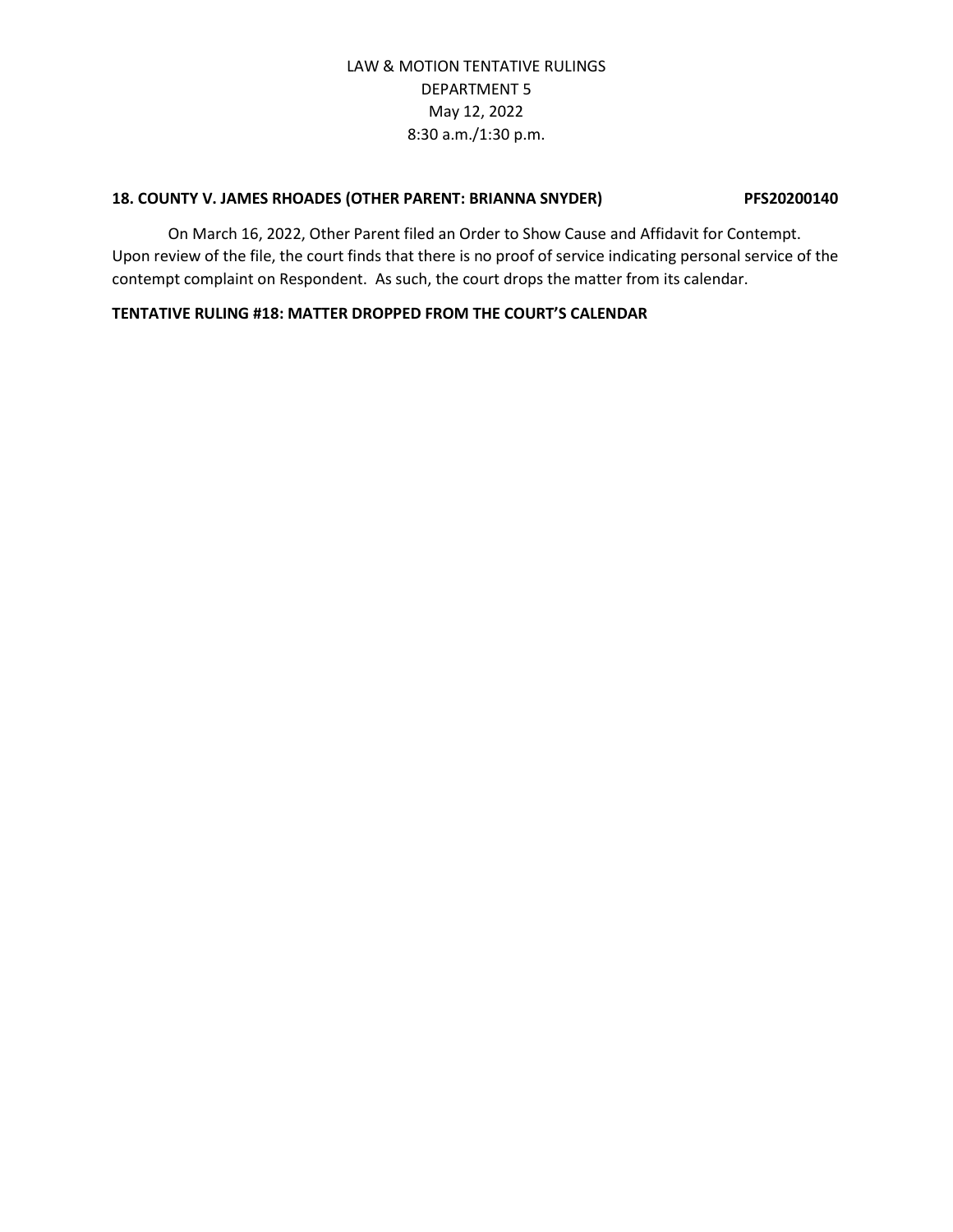### **19. JUSTIN REEDY V. KAYLA MCKINNEY PFL20180289**

On December 21, 2021, Respondent filed a Request for Order (RFO) requesting a change in child custody orders. Parties were referred to Child Custody Recommending Counseling (CCRC) with an appointment on January 19, 2022 and a review hearing on February 17, 2022. Petitioner was noticed by mail on December 29, 2022.

Respondent requests the court modify the custody order to allow her to have the minor Monday through Thursday every week with Petitioner to have the minor from Friday after school until Monday morning school drop off. Respondent would have every fifth weekend. Respondent requests the exchanges take place at the Rancho Cordova Police Department until the minor is enrolled in kindergarten. Respondent requests she be designated the primary parent for school purposes and that the there be a designated school district. Respondent also requests parties alternate tax years and the minor be called by her legal name. Last, Respondent requests she select a co-parenting counselor who is willing to write reports for the court if needed.

The court notes Respondent's attached Declaration exceeds the 10-page limit, and the court has not considered the Declaration after page 10. Further there are 129 pages of attachments. The court finds this to be excessive.

On January 12, 2022, Petitioner filed a Responsive Declaration. Upon review of the court file the court was unable to locate a Proof of Service for this document and therefore has not considered it. The court also notes Petitioner's declaration exceeds the 10-page limit and has 33 pages of attachments. The court has not considered the declaration after page 10.

Parties attended CCRC on January 19, 2022. Parties were able to reach several agreements. The counselor made recommendations as well. A copy of the report was mailed to the parties on February 4, 2022.

Petitioner filed a Declaration on January 19, 2022 regarding his Grade Point Average from Los Rios Community College.

On February 1, 2022 Petitioner filed an Amended Responsive Declaration as well as a Declaration Re Respondent's Petitioner for Dismissal for Criminal Record.

Respondent filed a Response to Petitioner on February 1, 2022. Upon review of the court file, the court is unable to locate a proof of service of the Declaration on Petitioner, and therefore the court has not considered this document.

On February 9, 2022 the court granted Petitioner's request to continue the February 17, 2022 hearing to April 7, 2022.

On February 22, 2022 Petitioner filed a Supplemental Declaration Re Mediation report.

On March 1, 2022 Petitioner filed a Declaration regarding Social Services.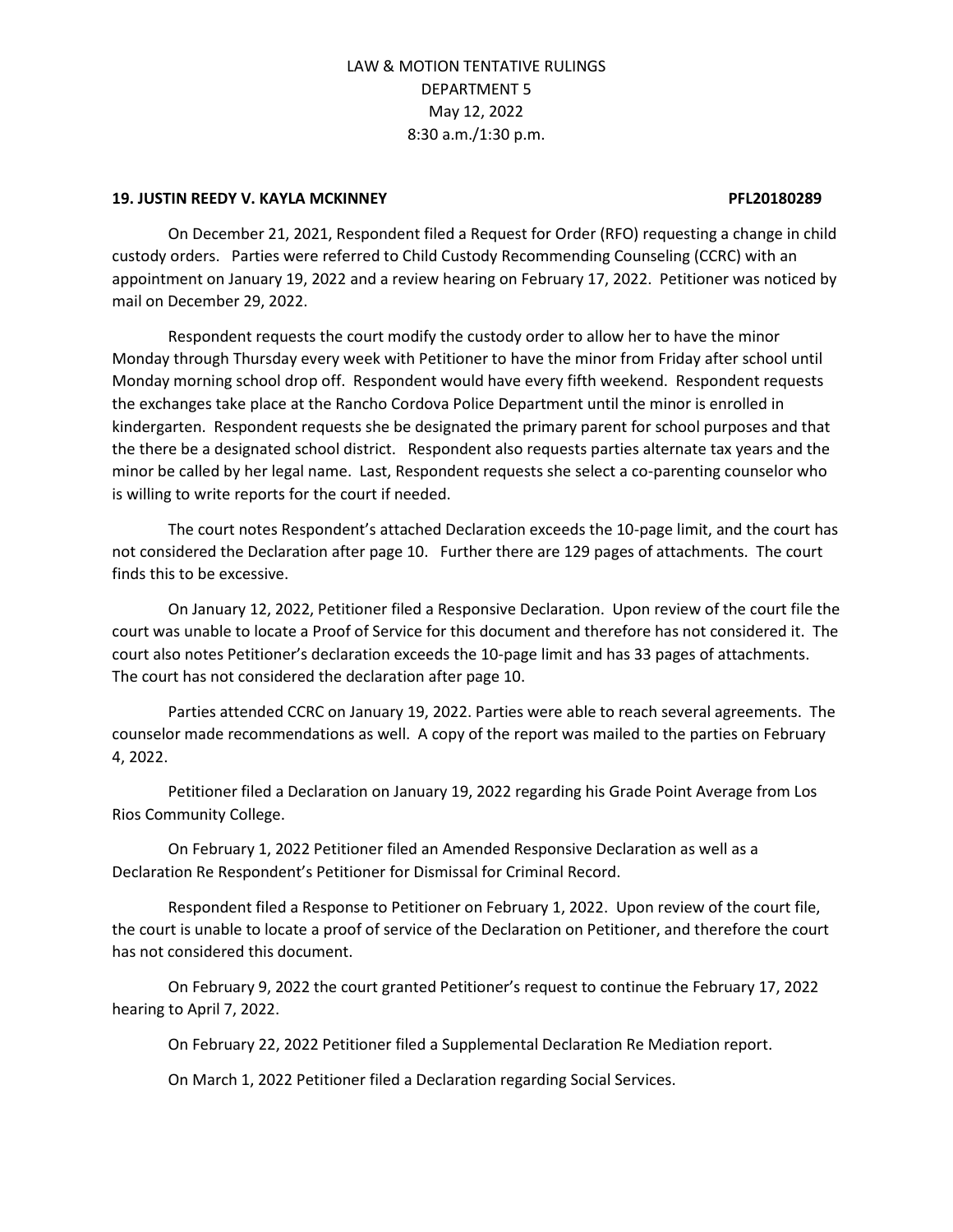There is a March 10, 2022 field Proof of Service showing Respondent was served all the above filings of Petitioner by mail on March 8, 2022.

Respondent filed a Responsive Declaration to the CCRC report on March 23, 2022. Respondent also filed a Supplemental Declaration on March 23, 2022. Respondent also filed a Response to Petitioner's Amended Responsive Declaration filed on 2/1/2022 on March 23, 2022. Petitioner was served via mail with all three declarations on March 24, 2022.

On March 30, 2022, Petitioner filed a Response to Respondent's Response. It is unclear if Respondent was served with the Declaration. The Proof of Service indicates service of a document filed on February 1, 2022 that does not appear to comport with any of the Declarations filed that day.

On April 7, 2022 parties appeared pursuant to the court's tentative ruling. The court did not make any changes to custody orders. The court noted the halfway point between the parties home to be in the Lake Natoma area of Folsom. The request to select a school for the minor was continued to join with the hearing set on May 12, 2022 for Petitioner's RFO.

Respondent filed a Supplemental Declaration to the December 21, 2021 RFO on April 25, 2022. Respondent concurrently filed an Income and Expense Declaration. Petitioner was served by mail on April 26, 2022. Respondent requests the parties select a school for the minor from the list of school proposed in her declaration. Respondent provided a list of elementary schools located within a reasonable commute time from each party's home. Respondent asserts she has attempted to meet and confer with Petitioner on the issue, but the parties have been unable to reach an agreement.

On April 1, 2022, Petitioner filed an RFO requesting child support and designation as the recipient of CalWorks and all social services benefits. Respondent was personally served on April 5, 2022.

Petitioner requests the court order guideline child support. Further Petitioner requests the court designate him the recipient of Social Services benefits for the minor. Petitioner also requests Respondent disclose the name of the boyfriend accompanying her to the exchange and that Respondent's boyfriend be excluded from the exchanges. Petitioner asserts he has been experiencing economic hardships due to multiple disabilities and is unable to work. Petitioner is requesting he be designated as the recipient of Social Services aid so that he may adequately provide for the minor. Petitioner further asserts there have been issues with Respondent's boyfriend at the custody exchanges, including the boyfriend "staring down" Petitioner and taking pictures of the process server. Petitioner asserts Respondent's boyfriend's presence contributes to the high conflict nature of the exchanges.

Respondent filed a Responsive declaration on April 26, 2022, requesting the court deny Petitioner's RFO. Respondent additionally requests the court order court documents not be served at custody exchanges, Petitioner not change the address of the minor for designation of medical and dental benefits, and a seek work order for Petitioner. Petitioner was served by mail on April 26, 2022.

Respondent asserts there is no need to designate Petitioner as the primary caretake of the minor. Respondent also states the issue of providing the name of her boyfriend has previously been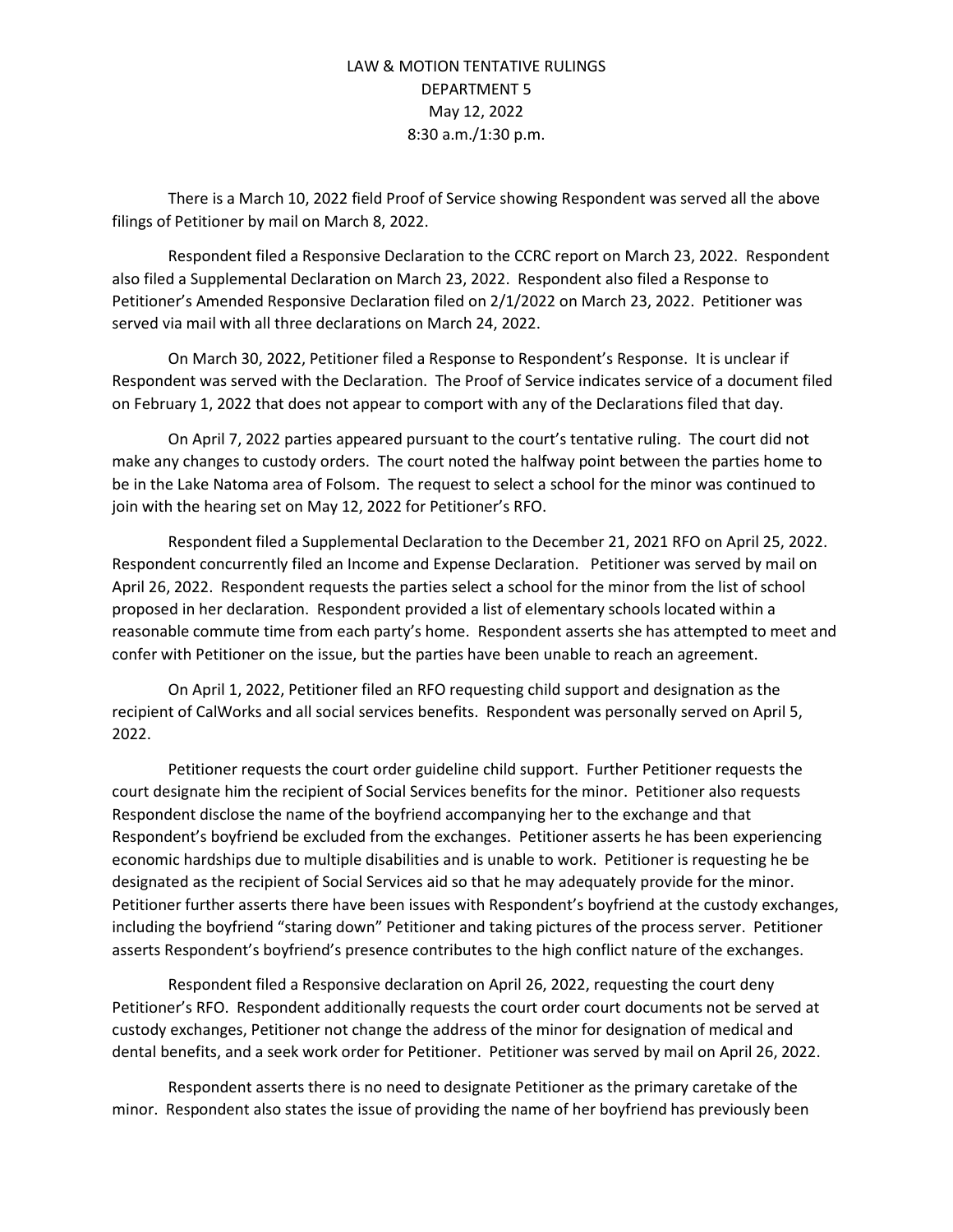ruled on by this court in December 2020. Respondent requests the custody exchanges be just that, and that neither party serve the other court documents at exchanges. Respondent also asserts her boyfriend has not interfered with the exchanges and is not visible to Petitioner given where they each park their vehicles. Respondent asserts there has been issues with the minor's health coverage due to Petitioner unilaterally changing the minor's address in the Medi-Cal system. This has created lapses in the minor's coverage. Respondent states she has inquired with the county as well as the state and only a parent may modify the minor's address in the system. Lastly, respondent requests the court order Petitioner to seek works as she asserts he is capable of working at a job which requires light duties.

Petitioner filed a Response to Respondent's Responsive Declaration on May 2, 2022. Petitioner also filed a Declaration of Debra Reedy on the same date. Respondent's counsel was personally served on May 2, 2022. Petitioner disputes Respondent's assertions regarding the change of address for the minor and reiterates his requests in his RFO.

Petitioner filed an updated Income and Expense Declaration on April 15, 2022. Respondent was personally served on April 5, 2022.

Respondent filed an updated Income and Expense Declaration on April 26, 2022. Petitioner was served by mail on April 26, 2022.

The court has read and considered the filings as outlined above. The court adopts the agreement of the parties and recommendations of the counselor contained in the CCRC report. The parties will continue to have joint legal and physical custody utilizing the current 2-3-2 plan.

The parties shall continue to participate in co-parenting counseling with Carol Greenfield. The parties will work with Ms. Greenfield to select a school for the minor that will accept an inter-district transfer. The parties shall utilize the list of schools put forth by Respondent in her April 25, 2022 Supplemental Declaration.

The exchanges will take place at the minor's school once she is enrolled in kindergarten, however, on non-school days, the exchanges shall take place at the Rancho Cordova Police Department. Pending the minor's enrollment in kindergarten, the exchanges will continue to take place at the Rancho Cordova Police Department. The exchanges shall be brief, and the parties are to be cordial with each other. No party shall use the exchange time to discuss co-parenting issues or to serve the other party. If other individuals are present during the exchanges, they are to remain in their respective vehicles and are not to interact with the parties. The court denies Petitioner's request for Respondent to provide her boyfriend's information to Petitioner. The court has previously entertained and denied the request.

The minor is to be assessed by a therapist who works with young children to determine if further counseling is necessary. If parties cannot agree on a therapist for the minor, Petitioner shall provide Respondent with the names of three licensed therapists, who are available to take on new clients and specialize in working with young children, on or before June 9, 2022. Respondent will then have until June 16, 2022 to select one of the three and notify Petitioner of the selection. The minor should be assessed by the therapist no later than July 7, 2022. If the therapist recommends continued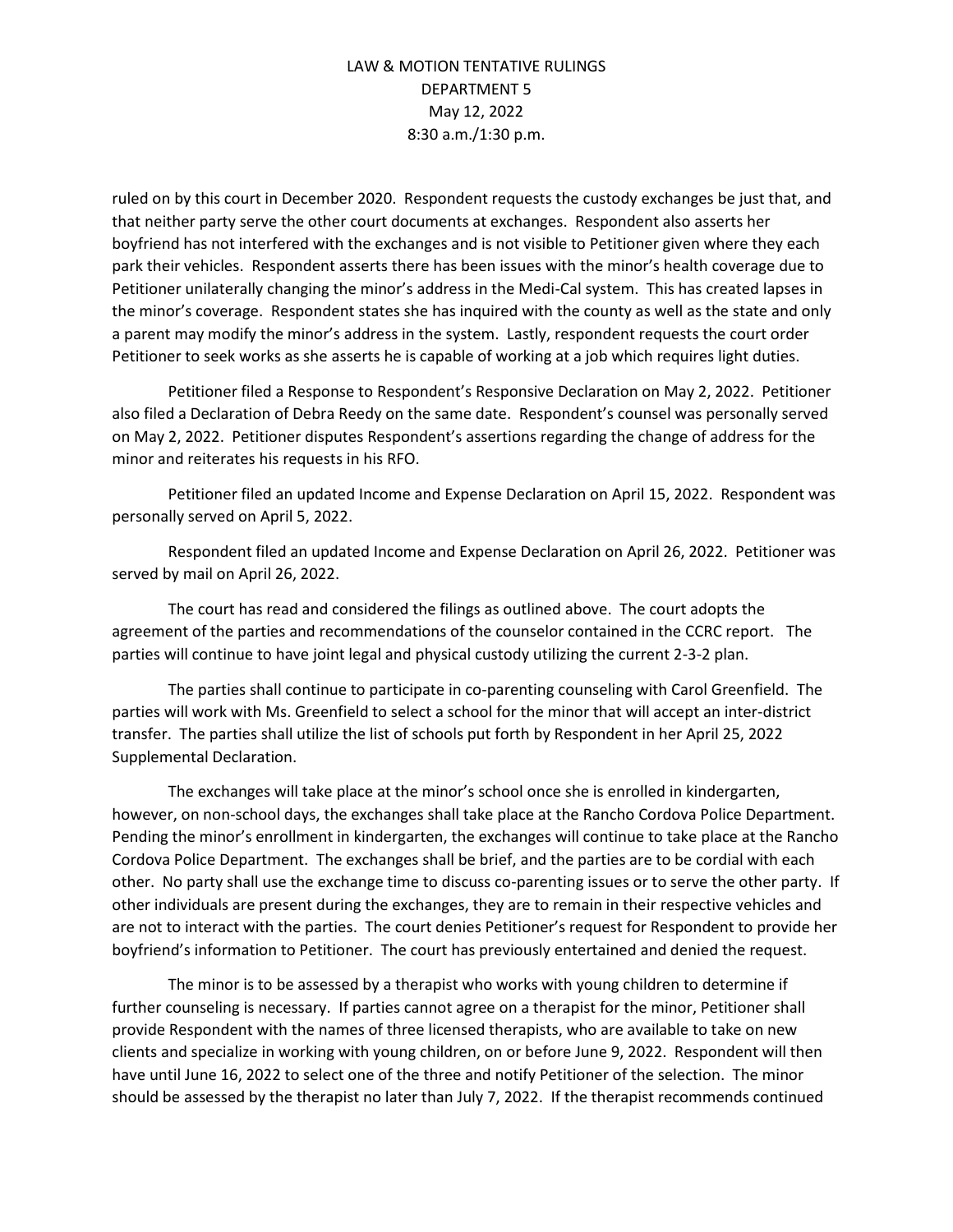therapy, the minor shall attend at a frequency and duration as directed by the therapist. The parties are to abide by the therapist's recommendations and counseling shall terminate when the therapist recommends it is appropriate to do so. The parties shall share in the cost of counseling that is not covered by insurance equally, subject to reallocation.

The court finds that the Department of Child Support Services (DCSS) is a party to the case. DCSS should have been served with the RFO for child support and designation of Petitioner as recipient of Social Services benefits. The court finds as DCSS is a party, the matter should be continued to the Child Support calendar before the child support commissioner pursuant to Family Code section 4251. Petitioner is ordered to serve DCSS with a copy of the April 1, 2022 RFO and May 2, 2022 Reply forthwith. The court continues the matter to the child support calendar to be heard by the child support commissioner on July 11th, 2022 at 8:30AM. Pending that hearing, Respondent's address shall be deemed the minor's address for Medi-Cal purposes. The court also continues Respondent's request for a seek work order to that hearing. Respondent is ordered to serve DCSS with a copy of the April 26, 2022 Responsive Declaration forthwith. The court reserves jurisdiction to modify the child support order to the date of the filing of the RFO.

All prior orders not in conflict with this order remain in full force and effect. Respondent shall prepare and file the findings and orders after hearing.

**TENTATIVE RULING #19: THE COURT ADOPTS THE ORDERS AS OUTLINED ABOVE. THE COURT CONTINUES THE REQUEST FOR CHILD SUPPORT AND DESIGNATION OF SOCIAL SERVICES BENEFITS TO BE HEARD BY THE CHILD SUPPORT COMMISSIONER ON JULY 11TH, 2022 AT 8:30AM. PARTIES ARE DIRECTED TO SERVE DCSS WITH THE APRIL 1, 2022 RFO AND RESPONSIVE PLEADINGS FORTHWITH PENDING THAT HEARING, RESPONDENT'S ADDRESS SHALL BE DEEMED THE MINOR'S ADDRESS FOR MEDI-CAL PURPOSES. THE COURT ALSO CONTINUES RESPONDENT'S REQUEST FOR A SEEK WORK ORDER TO THAT HEARING. RESPONDENT IS ORDERED TO SERVE DCSS WITH A COPY OF THE APRIL 26, 2022 RESPONSIVE DECLARATION FORTHWITH. THE COURT RESERVES JURISDICTION TO MODIFY THE CHILD SUPPORT ORDER TO THE DATE OF THE FILING OF THE RFO. ALL PRIOR ORDERS NOT IN CONFLICT WITH THIS ORDER REMAIN IN FULL FORCE AND EFFECT. RESPONDENT SHALL PREPARE AND FILE THE FINDINGS AND ORDERS AFTER HEARING**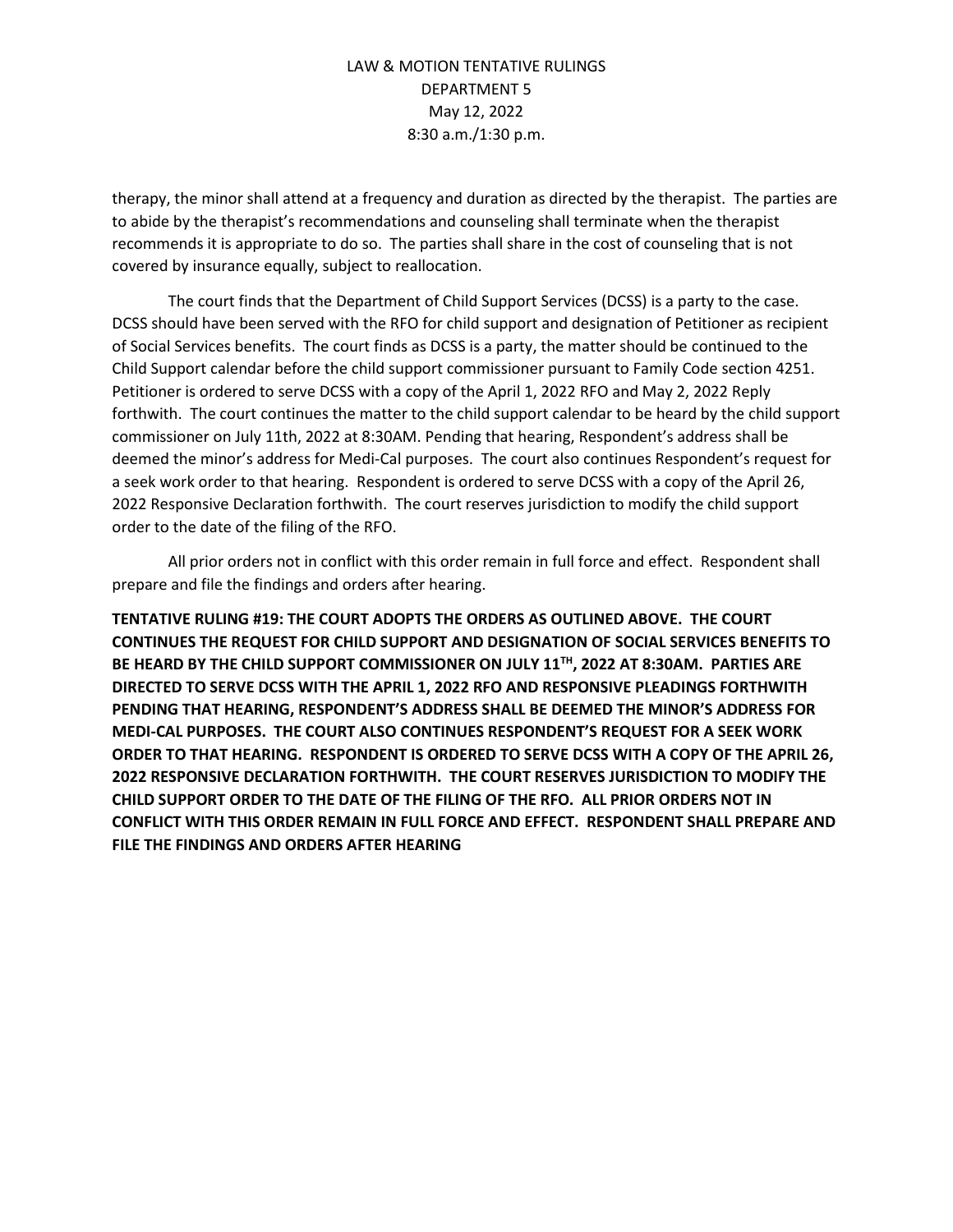### **20. KAYLA RIVERA V. EDSON RIVERA 21FL0113**

On march 14, 2022, Petitioner filed a Request for Order (RFO) requesting the court make child support orders. Petitioner concurrently filed an Income and Expense Declaration.

Upon review of the court file, there is no Proof of Service showing Respondent was served with the RFO and Income and Expense Declaration. Therefore, the matter is dropped from calendar.

#### **TENTATIVE RULING #20: THE MATTER IS DROPPED FROM THE COURT'S CALENDAR.**